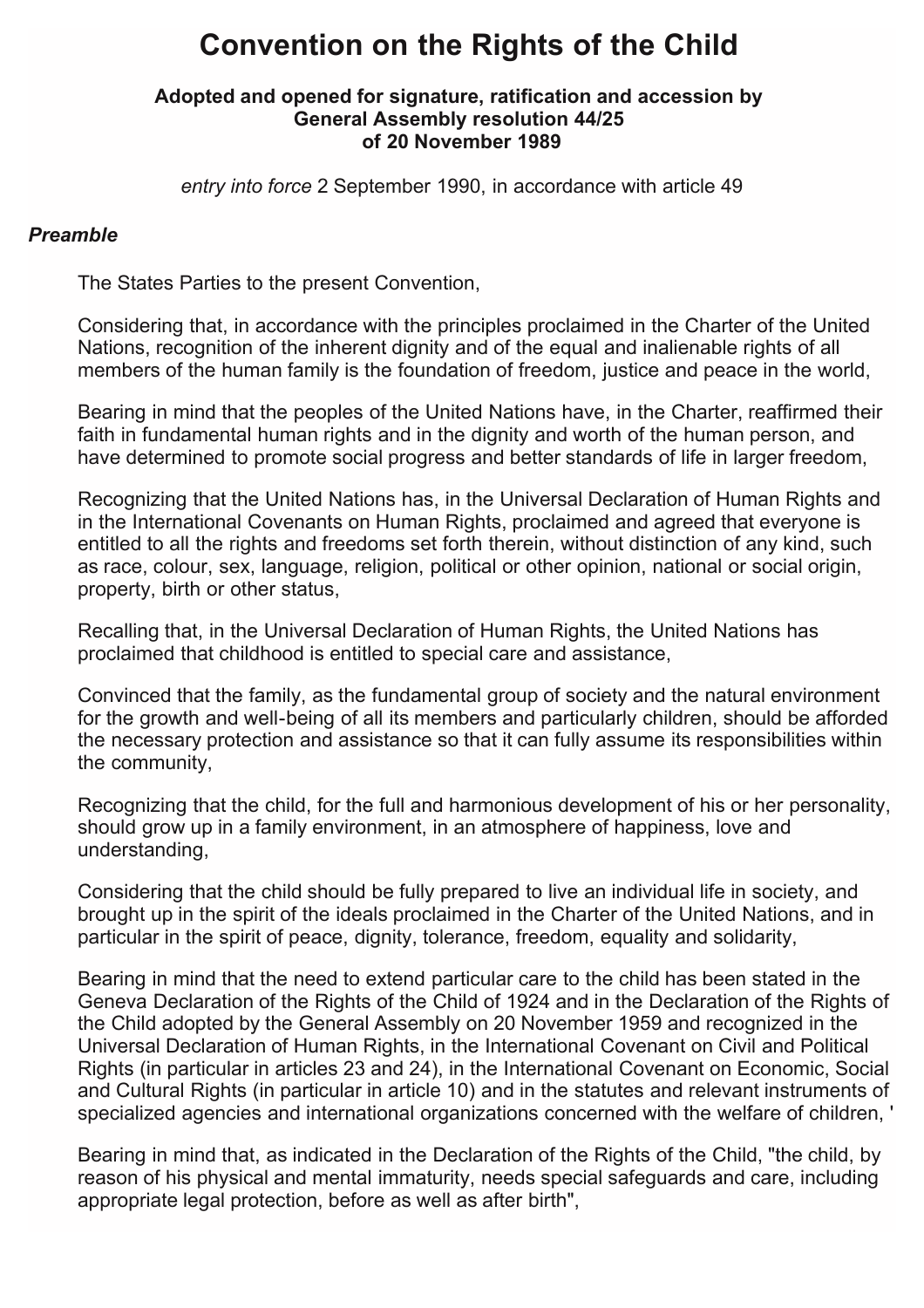Recalling the provisions of the Declaration on Social and Legal Principles relating to the Protection and Welfare of Children, with Special Reference to Foster Placement and Adoption Nationally and Internationally; the United Nations Standard Minimum Rules for the Administration of Juvenile Justice (The Beijing Rules) ; and the Declaration on the Protection of Women and Children in Emergency and Armed Conflict,

Recognizing that, in all countries in the world, there are children living in exceptionally difficult conditions, and that such children need special consideration,

Taking due account of the importance of the traditions and cultural values of each people for the protection and harmonious development of the child,

Recognizing the importance of international co-operation for improving the living conditions of children in every country, in particular in the developing countries,

Have agreed as follows:

#### **PART I**

## *Article 1*

For the purposes of the present Convention, a child means every human being below the age of eighteen years unless under the law applicable to the child, majority is attained earlier.

#### *Article 2*

1. States Parties shall respect and ensure the rights set forth in the present Convention to each child within their jurisdiction without discrimination of any kind, irrespective of the child's or his or her parent's or legal guardian's race, colour, sex, language, religion, political or other opinion, national, ethnic or social origin, property, disability, birth or other status.

2. States Parties shall take all appropriate measures to ensure that the child is protected against all forms of discrimination or punishment on the basis of the status, activities, expressed opinions, or beliefs of the child's parents, legal guardians, or family members.

#### *Article 3*

1. In all actions concerning children, whether undertaken by public or private social welfare institutions, courts of law, administrative authorities or legislative bodies, the best interests of the child shall be a primary consideration.

2. States Parties undertake to ensure the child such protection and care as is necessary for his or her well-being, taking into account the rights and duties of his or her parents, legal guardians, or other individuals legally responsible for him or her, and, to this end, shall take all appropriate legislative and administrative measures.

3. States Parties shall ensure that the institutions, services and facilities responsible for the care or protection of children shall conform with the standards established by competent authorities, particularly in the areas of safety, health, in the number and suitability of their staff, as well as competent supervision.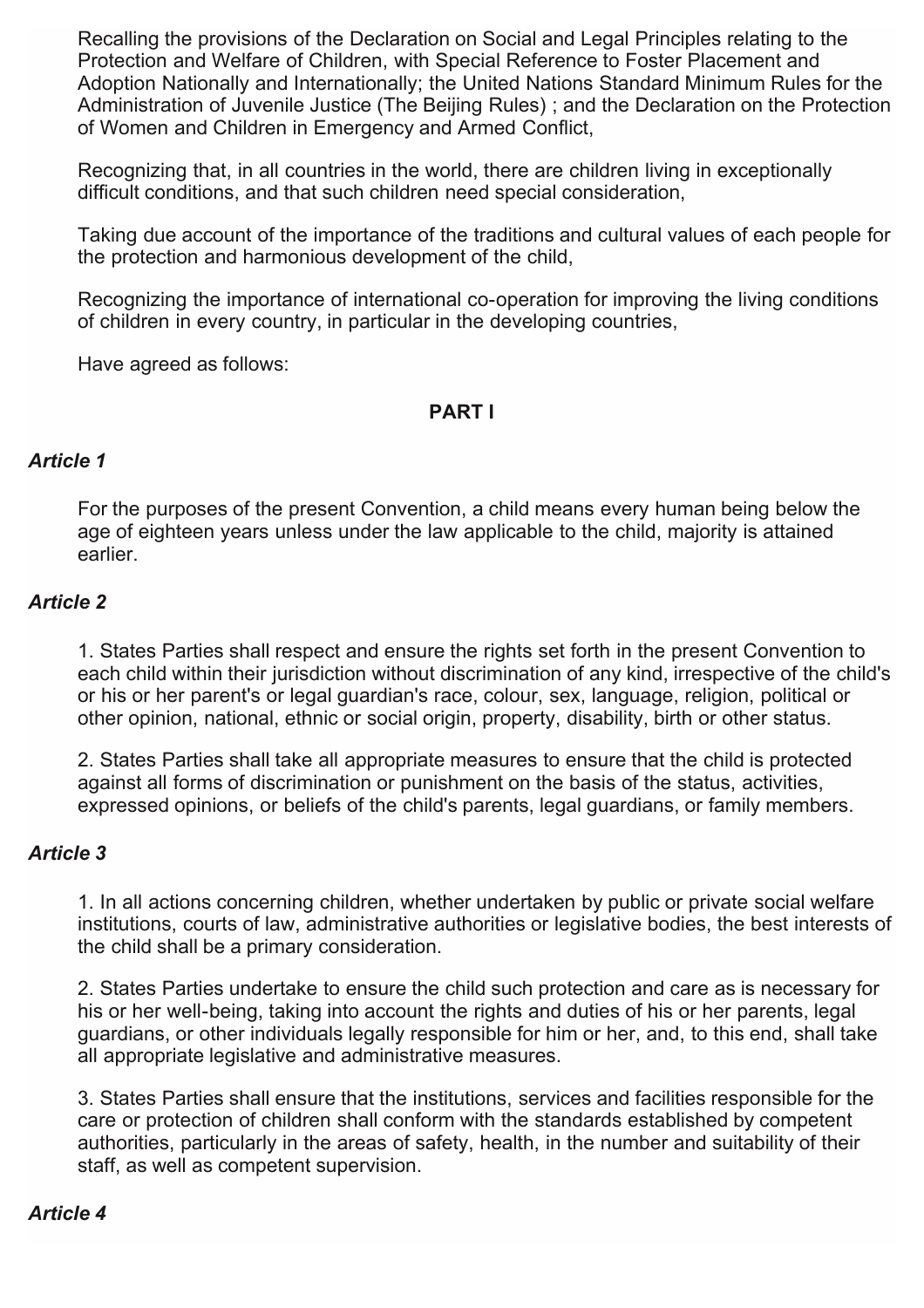States Parties shall undertake all appropriate legislative, administrative, and other measures for the implementation of the rights recognized in the present Convention. With regard to economic, social and cultural rights, States Parties shall undertake such measures to the maximum extent of their available resources and, where needed, within the framework of international co-operation.

## *Article 5*

States Parties shall respect the responsibilities, rights and duties of parents or, where applicable, the members of the extended family or community as provided for by local custom, legal guardians or other persons legally responsible for the child, to provide, in a manner consistent with the evolving capacities of the child, appropriate direction and guidance in the exercise by the child of the rights recognized in the present Convention.

# *Article 6*

1. States Parties recognize that every child has the inherent right to life.

2. States Parties shall ensure to the maximum extent possible the survival and development of the child.

## *Article 7*

1. The child shall be registered immediately after birth and shall have the right from birth to a name, the right to acquire a nationality and. as far as possible, the right to know and be cared for by his or her parents.

2. States Parties shall ensure the implementation of these rights in accordance with their national law and their obligations under the relevant international instruments in this field, in particular where the child would otherwise be stateless.

## *Article 8*

1. States Parties undertake to respect the right of the child to preserve his or her identity, including nationality, name and family relations as recognized by law without unlawful interference.

2. Where a child is illegally deprived of some or all of the elements of his or her identity, States Parties shall provide appropriate assistance and protection, with a view to reestablishing speedily his or her identity.

#### *Article 9*

1. States Parties shall ensure that a child shall not be separated from his or her parents against their will, except when competent authorities subject to judicial review determine, in accordance with applicable law and procedures, that such separation is necessary for the best interests of the child. Such determination may be necessary in a particular case such as one involving abuse or neglect of the child by the parents, or one where the parents are living separately and a decision must be made as to the child's place of residence.

2. In any proceedings pursuant to paragraph 1 of the present article, all interested parties shall be given an opportunity to participate in the proceedings and make their views known.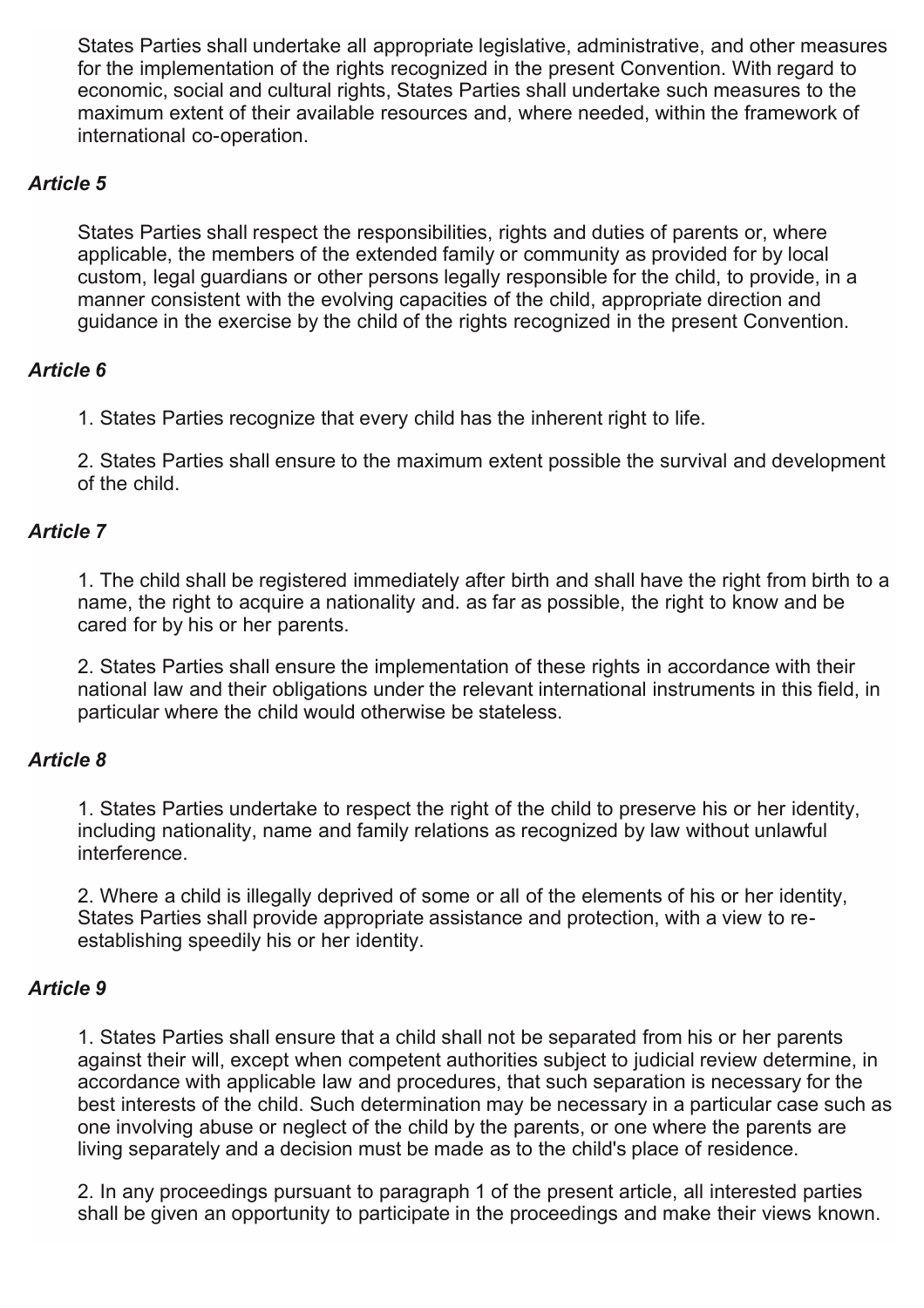3. States Parties shall respect the right of the child who is separated from one or both parents to maintain personal relations and direct contact with both parents on a regular basis, except if it is contrary to the child's best interests. 4. Where such separation results from any action initiated by a State Party, such as the detention, imprisonment, exile, deportation or death (including death arising from any cause while the person is in the custody of the State) of one or both parents or of the child, that State Party shall, upon request, provide the parents, the child or, if appropriate, another member of the family with the essential information concerning the whereabouts of the absent member(s) of the family unless the provision of the information would be detrimental to the well-being of the child. States Parties shall further ensure that the submission of such a request shall of itself entail no adverse consequences for the person(s) concerned.

## *Article 10*

1. In accordance with the obligation of States Parties under article 9, paragraph 1, applications by a child or his or her parents to enter or leave a State Party for the purpose of family reunification shall be dealt with by States Parties in a positive, humane and expeditious manner. States Parties shall further ensure that the submission of such a request shall entail no adverse consequences for the applicants and for the members of their family.

2. A child whose parents reside in different States shall have the right to maintain on a regular basis, save in exceptional circumstances personal relations and direct contacts with both parents. Towards that end and in accordance with the obligation of States Parties under article 9, paragraph 1, States Parties shall respect the right of the child and his or her parents to leave any country, including their own, and to enter their own country. The right to leave any country shall be subject only to such restrictions as are prescribed by law and which are necessary to protect the national security, public order (ordre public), public health or morals or the rights and freedoms of others and are consistent with the other rights recognized in the present Convention.

## *Article 11*

1. States Parties shall take measures to combat the illicit transfer and non-return of children abroad.

2. To this end, States Parties shall promote the conclusion of bilateral or multilateral agreements or accession to existing agreements.

#### *Article 12*

1. States Parties shall assure to the child who is capable of forming his or her own views the right to express those views freely in all matters affecting the child, the views of the child being given due weight in accordance with the age and maturity of the child.

2. For this purpose, the child shall in particular be provided the opportunity to be heard in any judicial and administrative proceedings affecting the child, either directly, or through a representative or an appropriate body, in a manner consistent with the procedural rules of national law.

#### *Article 13*

1. The child shall have the right to freedom of expression; this right shall include freedom to seek, receive and impart information and ideas of all kinds, regardless of frontiers, either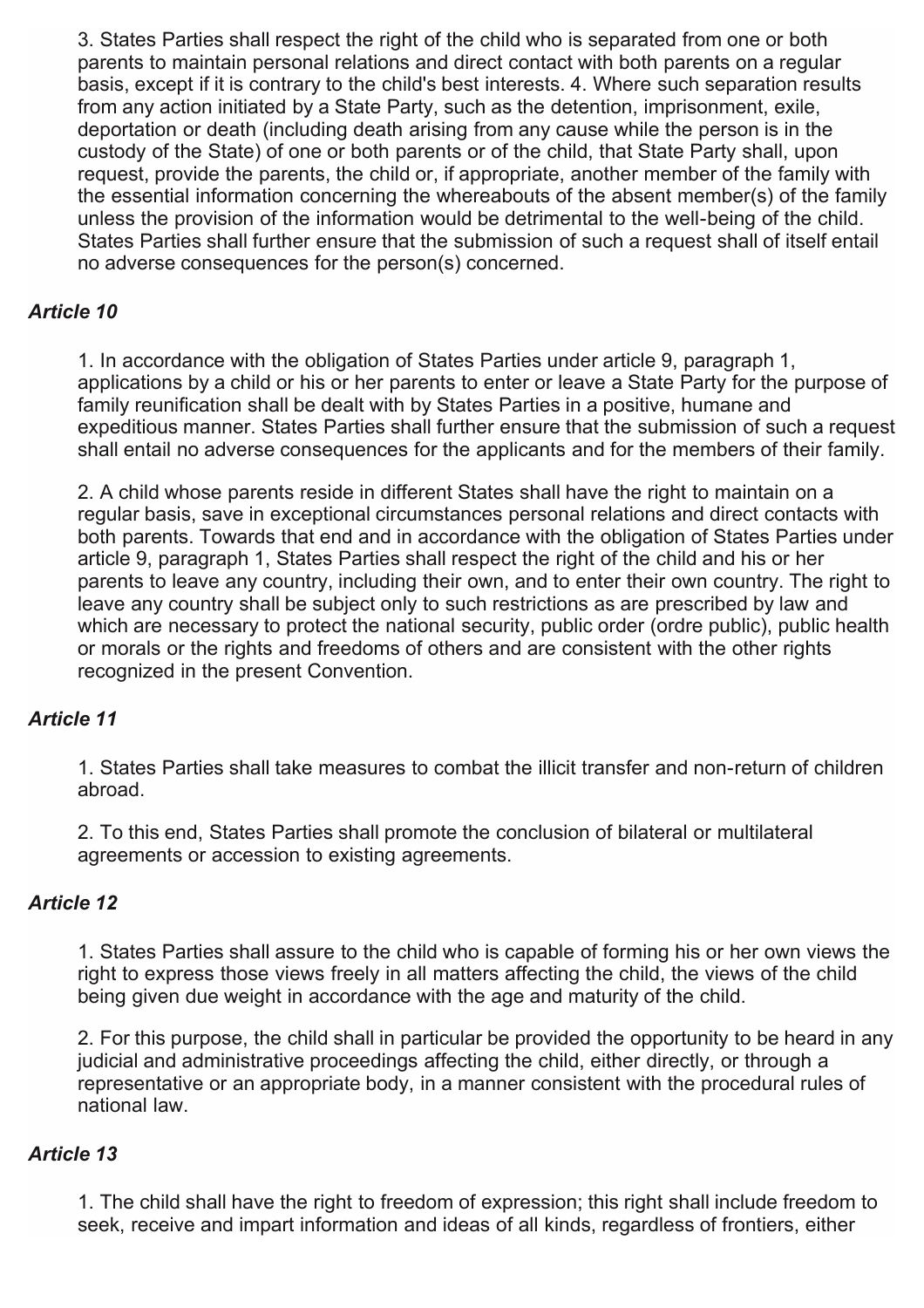orally, in writing or in print, in the form of art, or through any other media of the child's choice.

2. The exercise of this right may be subject to certain restrictions, but these shall only be such as are provided by law and are necessary:

(a) For respect of the rights or reputations of others; or

(b) For the protection of national security or of public order (ordre public), or of public health or morals.

## *Article 14*

1. States Parties shall respect the right of the child to freedom of thought, conscience and religion.

2. States Parties shall respect the rights and duties of the parents and, when applicable, legal guardians, to provide direction to the child in the exercise of his or her right in a manner consistent with the evolving capacities of the child.

3. Freedom to manifest one's religion or beliefs may be subject only to such limitations as are prescribed by law and are necessary to protect public safety, order, health or morals, or the fundamental rights and freedoms of others.

## *Article 15*

1. States Parties recognize the rights of the child to freedom of association and to freedom of peaceful assembly.

2. No restrictions may be placed on the exercise of these rights other than those imposed in conformity with the law and which are necessary in a democratic society in the interests of national security or public safety, public order (ordre public), the protection of public health or morals or the protection of the rights and freedoms of others.

#### *Article 16*

1. No child shall be subjected to arbitrary or unlawful interference with his or her privacy, family, home or correspondence, nor to unlawful attacks on his or her honour and reputation.

2. The child has the right to the protection of the law against such interference or attacks.

## *Article 17*

States Parties recognize the important function performed by the mass media and shall ensure that the child has access to information and material from a diversity of national and international sources, especially those aimed at the promotion of his or her social, spiritual and moral wellbeing and physical and mental health. To this end, States Parties shall:

(a) Encourage the mass media to disseminate information and material of social and cultural benefit to the child and in accordance with the spirit of article 29;

(b) Encourage international co-operation in the production, exchange and dissemination of such information and material from a diversity of cultural, national and international sources;

(c) Encourage the production and dissemination of children's books;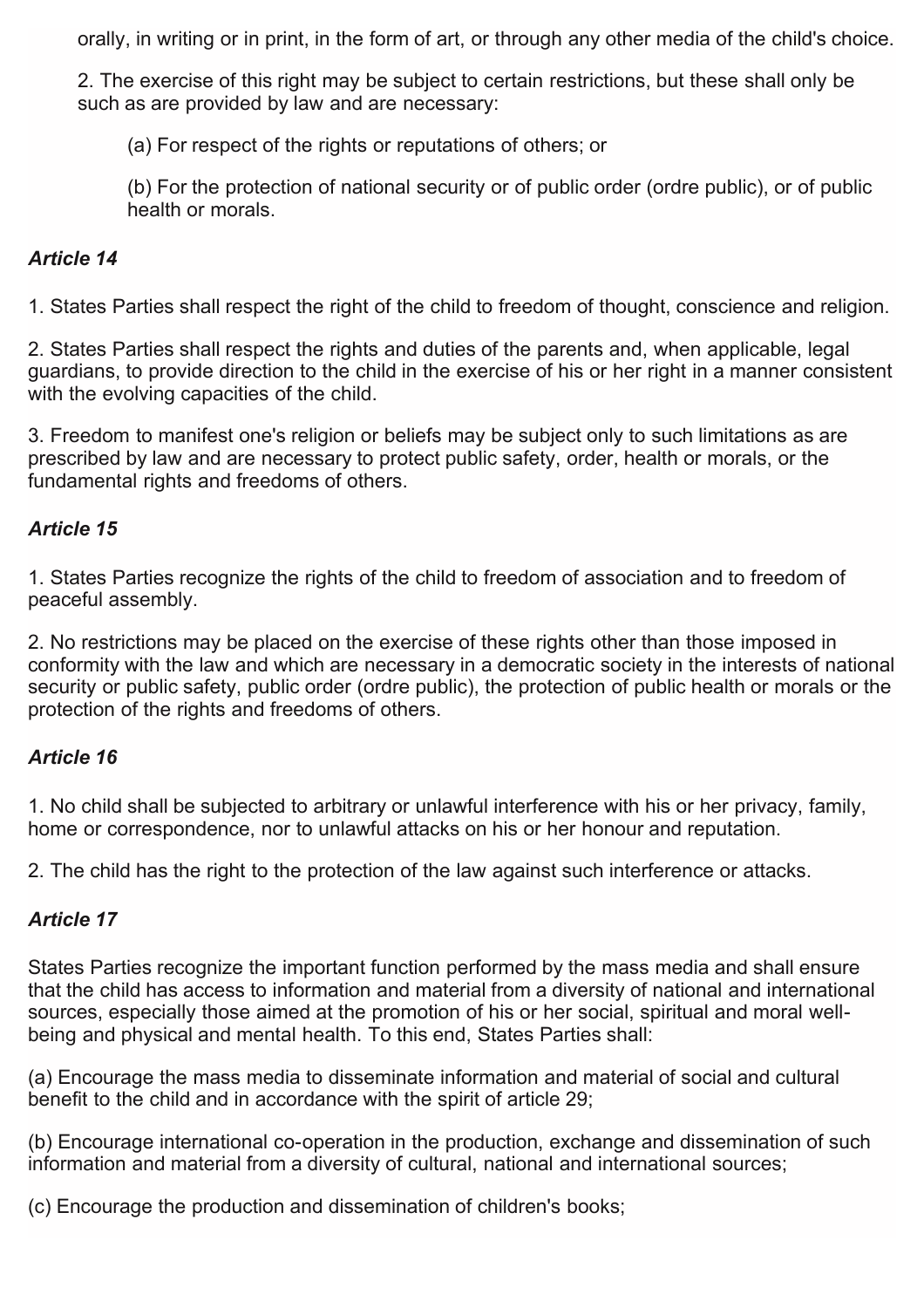(d) Encourage the mass media to have particular regard to the linguistic needs of the child who belongs to a minority group or who is indigenous;

(e) Encourage the development of appropriate guidelines for the protection of the child from information and material injurious to his or her well-being, bearing in mind the provisions of articles 13 and 18.

# *Article 18*

1. States Parties shall use their best efforts to ensure recognition of the principle that both parents have common responsibilities for the upbringing and development of the child. Parents or, as the case may be, legal guardians, have the primary responsibility for the upbringing and development of the child. The best interests of the child will be their basic concern.

2. For the purpose of guaranteeing and promoting the rights set forth in the present Convention, States Parties shall render appropriate assistance to parents and legal guardians in the performance of their child-rearing responsibilities and shall ensure the development of institutions, facilities and services for the care of children.

3. States Parties shall take all appropriate measures to ensure that children of working parents have the right to benefit from child-care services and facilities for which they are eligible.

## *Article 19*

1. States Parties shall take all appropriate legislative, administrative, social and educational measures to protect the child from all forms of physical or mental violence, injury or abuse, neglect or negligent treatment, maltreatment or exploitation, including sexual abuse, while in the care of parent(s), legal guardian(s) or any other person who has the care of the child.

2. Such protective measures should, as appropriate, include effective procedures for the establishment of social programmes to provide necessary support for the child and for those who have the care of the child, as well as for other forms of prevention and for identification, reporting, referral, investigation, treatment and follow-up of instances of child maltreatment described heretofore, and, as appropriate, for judicial involvement.

#### *Article 20*

1. A child temporarily or permanently deprived of his or her family environment, or in whose own best interests cannot be allowed to remain in that environment, shall be entitled to special protection and assistance provided by the State.

2. States Parties shall in accordance with their national laws ensure alternative care for such a child.

3. Such care could include, inter alia, foster placement, kafalah of Islamic law, adoption or if necessary placement in suitable institutions for the care of children. When considering solutions, due regard shall be paid to the desirability of continuity in a child's upbringing and to the child's ethnic, religious, cultural and linguistic background.

#### *Article 21*

States Parties that recognize and/or permit the system of adoption shall ensure that the best interests of the child shall be the paramount consideration and they shall: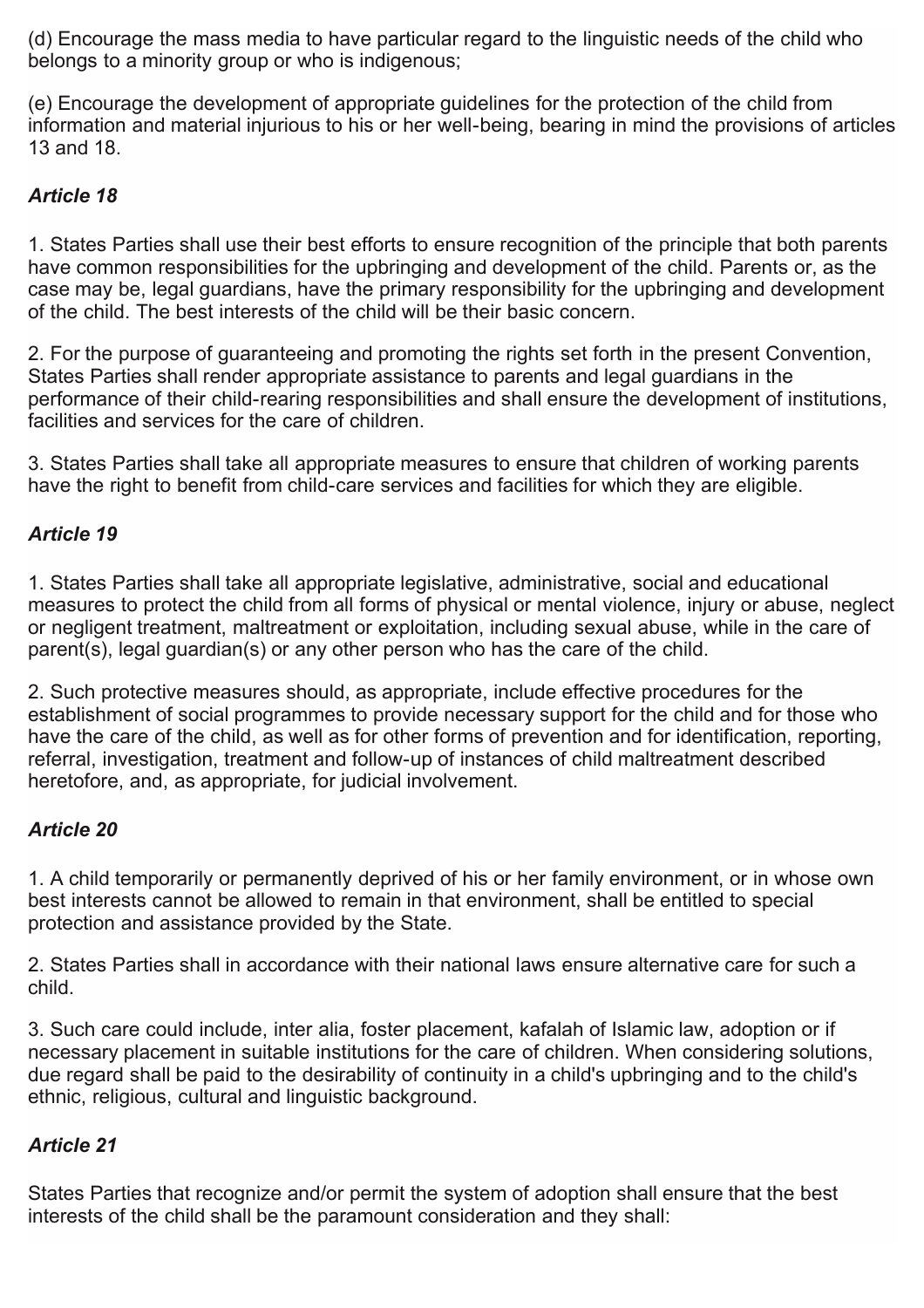(a) Ensure that the adoption of a child is authorized only by competent authorities who determine, in accordance with applicable law and procedures and on the basis of all pertinent and reliable information, that the adoption is permissible in view of the child's status concerning parents, relatives and legal guardians and that, if required, the persons concerned have given their informed consent to the adoption on the basis of such counselling as may be necessary;

(b) Recognize that inter-country adoption may be considered as an alternative means of child's care, if the child cannot be placed in a foster or an adoptive family or cannot in any suitable manner be cared for in the child's country of origin; (c) Ensure that the child concerned by intercountry adoption enjoys safeguards and standards equivalent to those existing in the case of national adoption;

(d) Take all appropriate measures to ensure that, in inter-country adoption, the placement does not result in improper financial gain for those involved in it;

(e) Promote, where appropriate, the objectives of the present article by concluding bilateral or multilateral arrangements or agreements, and endeavour, within this framework, to ensure that the placement of the child in another country is carried out by competent authorities or organs.

# *Article 22*

1. States Parties shall take appropriate measures to ensure that a child who is seeking refugee status or who is considered a refugee in accordance with applicable international or domestic law and procedures shall, whether unaccompanied or accompanied by his or her parents or by any other person, receive appropriate protection and humanitarian assistance in the enjoyment of applicable rights set forth in the present Convention and in other international human rights or humanitarian instruments to which the said States are Parties.

2. For this purpose, States Parties shall provide, as they consider appropriate, co-operation in any efforts by the United Nations and other competent intergovernmental organizations or nongovernmental organizations co-operating with the United Nations to protect and assist such a child and to trace the parents or other members of the family of any refugee child in order to obtain information necessary for reunification with his or her family. In cases where no parents or other members of the family can be found, the child shall be accorded the same protection as any other child permanently or temporarily deprived of his or her family environment for any reason , as set forth in the present Convention.

# *Article 23*

1. States Parties recognize that a mentally or physically disabled child should enjoy a full and decent life, in conditions which ensure dignity, promote self-reliance and facilitate the child's active participation in the community.

2. States Parties recognize the right of the disabled child to special care and shall encourage and ensure the extension, subject to available resources, to the eligible child and those responsible for his or her care, of assistance for which application is made and which is appropriate to the child's condition and to the circumstances of the parents or others caring for the child. 3. Recognizing the special needs of a disabled child, assistance extended in accordance with paragraph 2 of the present article shall be provided free of charge, whenever possible, taking into account the financial resources of the parents or others caring for the child, and shall be designed to ensure that the disabled child has effective access to and receives education, training, health care services, rehabilitation services, preparation for employment and recreation opportunities in a manner conducive to the child's achieving the fullest possible social integration and individual development, including his or her cultural and spiritual development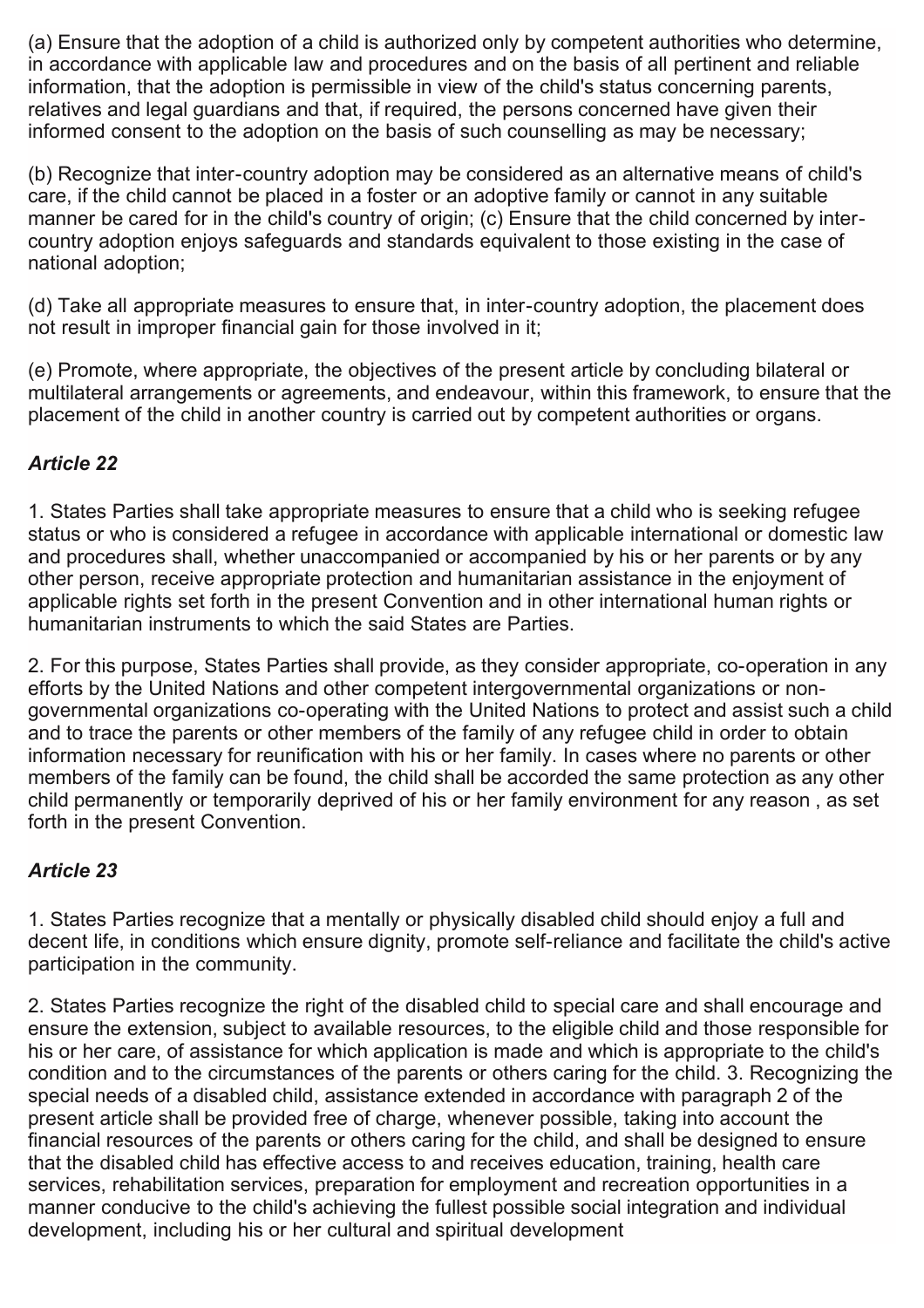4. States Parties shall promote, in the spirit of international cooperation, the exchange of appropriate information in the field of preventive health care and of medical, psychological and functional treatment of disabled children, including dissemination of and access to information concerning methods of rehabilitation, education and vocational services, with the aim of enabling States Parties to improve their capabilities and skills and to widen their experience in these areas. In this regard, particular account shall be taken of the needs of developing countries.

# *Article 24*

1. States Parties recognize the right of the child to the enjoyment of the highest attainable standard of health and to facilities for the treatment of illness and rehabilitation of health. States Parties shall strive to ensure that no child is deprived of his or her right of access to such health care services.

2. States Parties shall pursue full implementation of this right and, in particular, shall take appropriate measures:

(a) To diminish infant and child mortality;

(b) To ensure the provision of necessary medical assistance and health care to all children with emphasis on the development of primary health care;

(c) To combat disease and malnutrition, including within the framework of primary health care, through, inter alia, the application of readily available technology and through the provision of adequate nutritious foods and clean drinking-water, taking into consideration the dangers and risks of environmental pollution;

(d) To ensure appropriate pre-natal and post-natal health care for mothers;

(e) To ensure that all segments of society, in particular parents and children, are informed, have access to education and are supported in the use of basic knowledge of child health and nutrition, the advantages of breastfeeding, hygiene and environmental sanitation and the prevention of accidents;

(f) To develop preventive health care, guidance for parents and family planning education and services.

3. States Parties shall take all effective and appropriate measures with a view to abolishing traditional practices prejudicial to the health of children.

4. States Parties undertake to promote and encourage international co-operation with a view to achieving progressively the full realization of the right recognized in the present article. In this regard, particular account shall be taken of the needs of developing countries.

#### *Article 25*

States Parties recognize the right of a child who has been placed by the competent authorities for the purposes of care, protection or treatment of his or her physical or mental health, to a periodic review of the treatment provided to the child and all other circumstances relevant to his or her placement.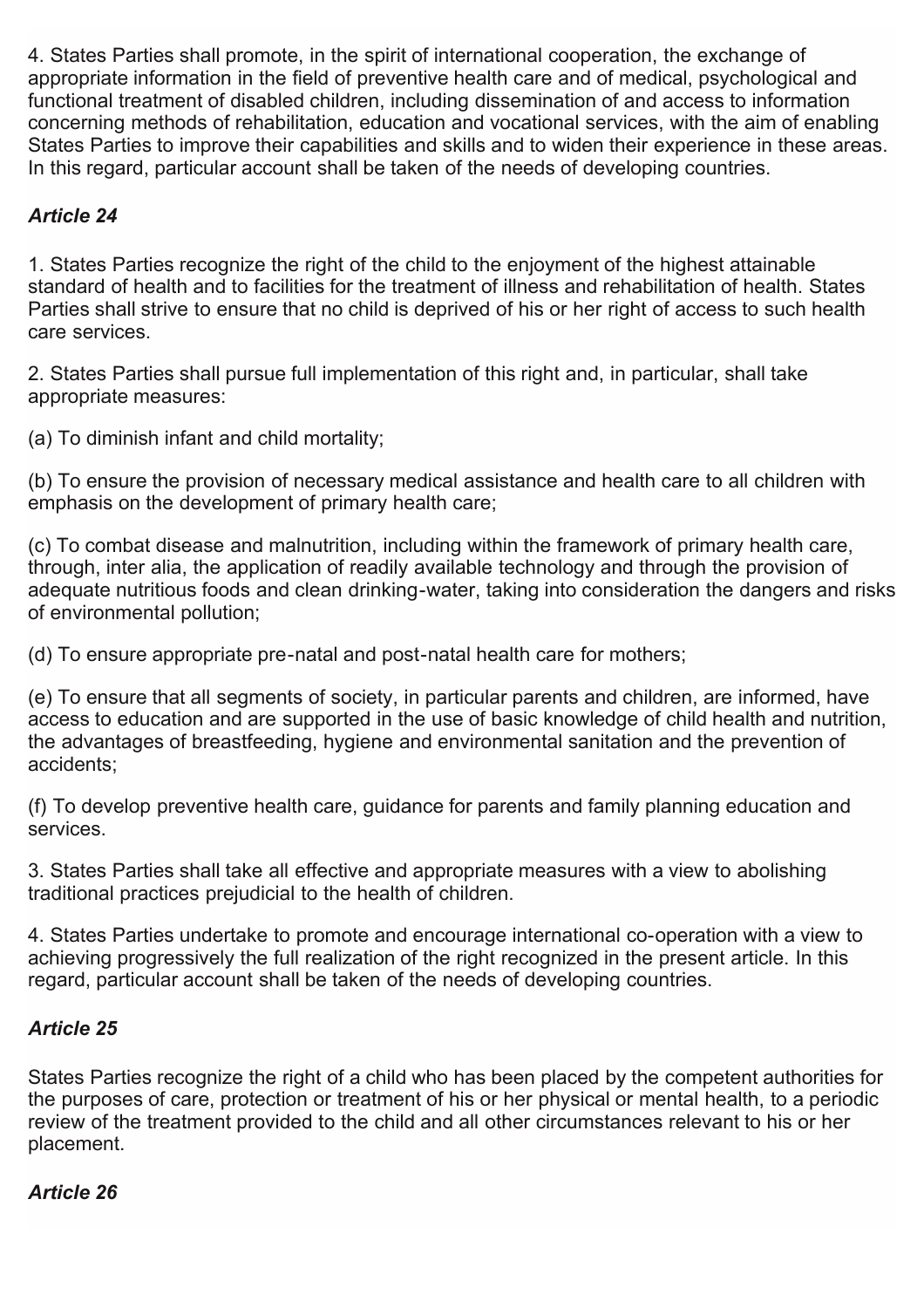1. States Parties shall recognize for every child the right to benefit from social security, including social insurance, and shall take the necessary measures to achieve the full realization of this right in accordance with their national law.

2. The benefits should, where appropriate, be granted, taking into account the resources and the circumstances of the child and persons having responsibility for the maintenance of the child, as well as any other consideration relevant to an application for benefits made by or on behalf of the child.

# *Article 27*

1. States Parties recognize the right of every child to a standard of living adequate for the child's physical, mental, spiritual, moral and social development.

2. The parent(s) or others responsible for the child have the primary responsibility to secure, within their abilities and financial capacities, the conditions of living necessary for the child's development.

3. States Parties, in accordance with national conditions and within their means, shall take appropriate measures to assist parents and others responsible for the child to implement this right and shall in case of need provide material assistance and support programmes, particularly with regard to nutrition, clothing and housing.

4. States Parties shall take all appropriate measures to secure the recovery of maintenance for the child from the parents or other persons having financial responsibility for the child, both within the State Party and from abroad. In particular, where the person having financial responsibility for the child lives in a State different from that of the child, States Parties shall promote the accession to international agreements or the conclusion of such agreements, as well as the making of other appropriate arrangements.

## *Article 28*

1. States Parties recognize the right of the child to education, and with a view to achieving this right progressively and on the basis of equal opportunity, they shall, in particular:

(a) Make primary education compulsory and available free to all;

(b) Encourage the development of different forms of secondary education, including general and vocational education, make them available and accessible to every child, and take appropriate measures such as the introduction of free education and offering financial assistance in case of need;

(c) Make higher education accessible to all on the basis of capacity by every appropriate means;

(d) Make educational and vocational information and guidance available and accessible to all children;

(e) Take measures to encourage regular attendance at schools and the reduction of drop-out rates.

2. States Parties shall take all appropriate measures to ensure that school discipline is administered in a manner consistent with the child's human dignity and in conformity with the present Convention.

3. States Parties shall promote and encourage international cooperation in matters relating to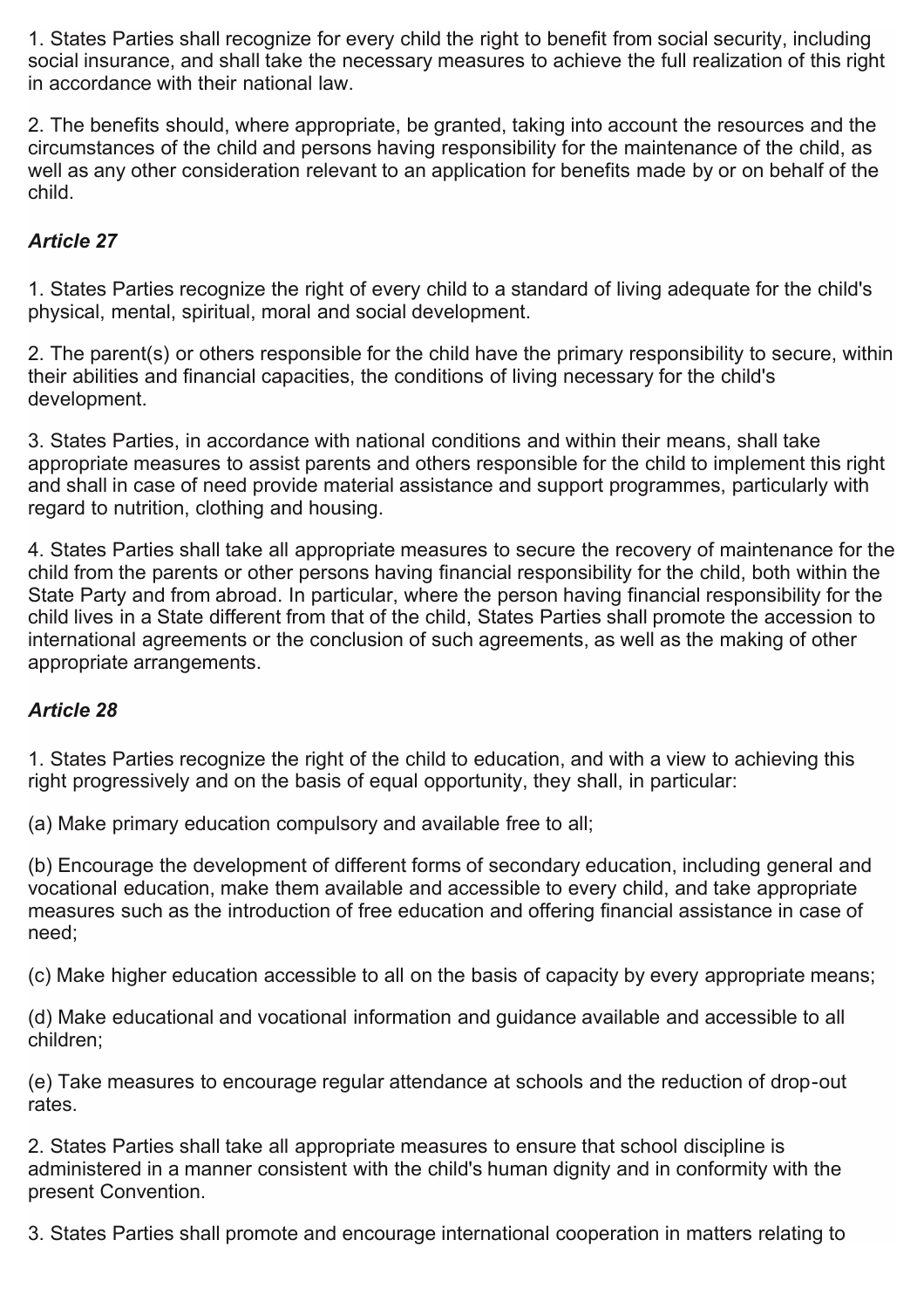education, in particular with a view to contributing to the elimination of ignorance and illiteracy throughout the world and facilitating access to scientific and technical knowledge and modern teaching methods. In this regard, particular account shall be taken of the needs of developing countries.

*Article 29 General comment on its implementation*

1. States Parties agree that the education of the child shall be directed to:

(a) The development of the child's personality, talents and mental and physical abilities to their fullest potential;

(b) The development of respect for human rights and fundamental freedoms, and for the principles enshrined in the Charter of the United Nations;

(c) The development of respect for the child's parents, his or her own cultural identity, language and values, for the national values of the country in which the child is living, the country from which he or she may originate, and for civilizations different from his or her own;

(d) The preparation of the child for responsible life in a free society, in the spirit of understanding, peace, tolerance, equality of sexes, and friendship among all peoples, ethnic, national and religious groups and persons of indigenous origin;

(e) The development of respect for the natural environment.

2. No part of the present article or article 28 shall be construed so as to interfere with the liberty of individuals and bodies to establish and direct educational institutions, subject always to the observance of the principle set forth in paragraph 1 of the present article and to the requirements that the education given in such institutions shall conform to such minimum standards as may be laid down by the State.

## *Article 30*

In those States in which ethnic, religious or linguistic minorities or persons of indigenous origin exist, a child belonging to such a minority or who is indigenous shall not be denied the right, in community with other members of his or her group, to enjoy his or her own culture, to profess and practise his or her own religion, or to use his or her own language.

## *Article 31*

1. States Parties recognize the right of the child to rest and leisure, to engage in play and recreational activities appropriate to the age of the child and to participate freely in cultural life and the arts.

2. States Parties shall respect and promote the right of the child to participate fully in cultural and artistic life and shall encourage the provision of appropriate and equal opportunities for cultural, artistic, recreational and leisure activity.

## *Article 32*

1. States Parties recognize the right of the child to be protected from economic exploitation and from performing any work that is likely to be hazardous or to interfere with the child's education, or to be harmful to the child's health or physical, mental, spiritual, moral or social development.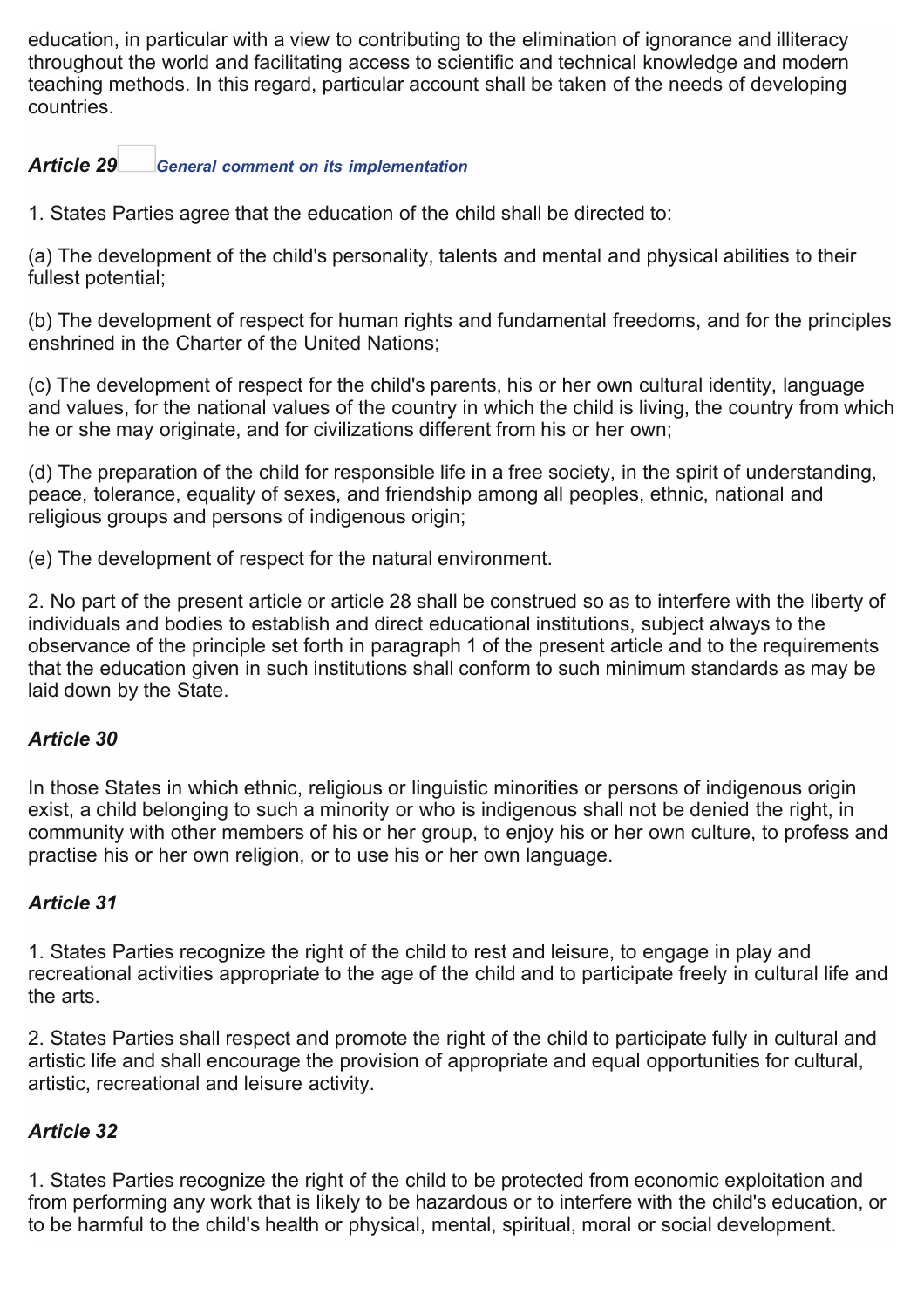2. States Parties shall take legislative, administrative, social and educational measures to ensure the implementation of the present article. To this end, and having regard to the relevant provisions of other international instruments, States Parties shall in particular: (a) Provide for a minimum age or minimum ages for admission to employment;

(b) Provide for appropriate regulation of the hours and conditions of employment;

(c) Provide for appropriate penalties or other sanctions to ensure the effective enforcement of the present article.

## *Article 33*

States Parties shall take all appropriate measures, including legislative, administrative, social and educational measures, to protect children from the illicit use of narcotic drugs and psychotropic substances as defined in the relevant international treaties, and to prevent the use of children in the illicit production and trafficking of such substances.

#### *Article 34*

States Parties undertake to protect the child from all forms of sexual exploitation and sexual abuse. For these purposes, States Parties shall in particular take all appropriate national, bilateral and multilateral measures to prevent:

(a) The inducement or coercion of a child to engage in any unlawful sexual activity;

(b) The exploitative use of children in prostitution or other unlawful sexual practices;

(c) The exploitative use of children in pornographic performances and materials.

#### *Article 35*

States Parties shall take all appropriate national, bilateral and multilateral measures to prevent the abduction of, the sale of or traffic in children for any purpose or in any form.

#### *Article 36*

States Parties shall protect the child against all other forms of exploitation prejudicial to any aspects of the child's welfare.

#### *Article 37*

States Parties shall ensure that:

(a) No child shall be subjected to torture or other cruel, inhuman or degrading treatment or punishment. Neither capital punishment nor life imprisonment without possibility of release shall be imposed for offences committed by persons below eighteen years of age;

(b) No child shall be deprived of his or her liberty unlawfully or arbitrarily. The arrest, detention or imprisonment of a child shall be in conformity with the law and shall be used only as a measure of last resort and for the shortest appropriate period of time;

(c) Every child deprived of liberty shall be treated with humanity and respect for the inherent dignity of the human person, and in a manner which takes into account the needs of persons of his or her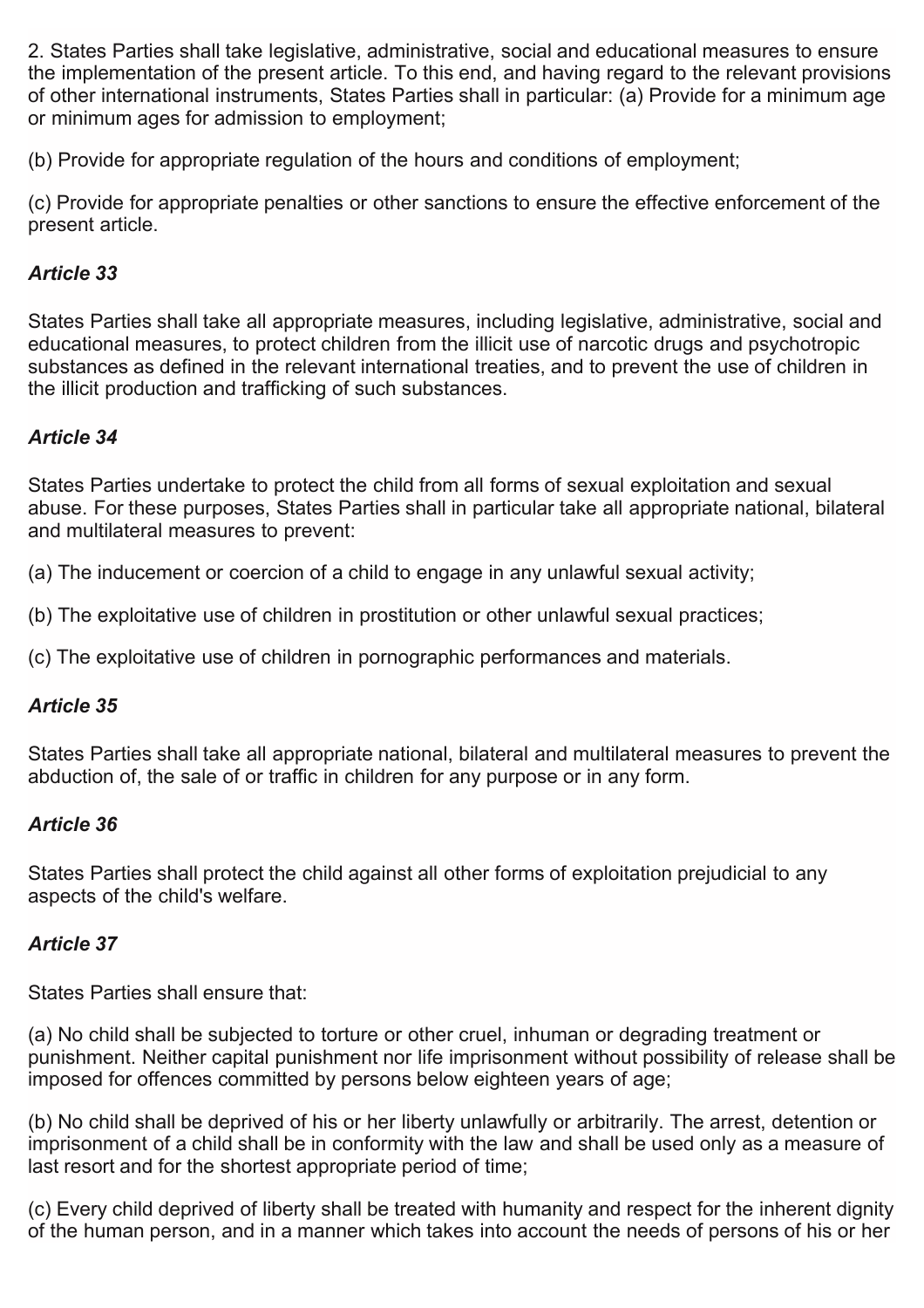age. In particular, every child deprived of liberty shall be separated from adults unless it is considered in the child's best interest not to do so and shall have the right to maintain contact with his or her family through correspondence and visits, save in exceptional circumstances;

(d) Every child deprived of his or her liberty shall have the right to prompt access to legal and other appropriate assistance, as well as the right to challenge the legality of the deprivation of his or her liberty before a court or other competent, independent and impartial authority, and to a prompt decision on any such action.

# *Article 38*

1. States Parties undertake to respect and to ensure respect for rules of international humanitarian law applicable to them in armed conflicts which are relevant to the child.

2. States Parties shall take all feasible measures to ensure that persons who have not attained the age of fifteen years do not take a direct part in hostilities.

3. States Parties shall refrain from recruiting any person who has not attained the age of fifteen years into their armed forces. In recruiting among those persons who have attained the age of fifteen years but who have not attained the age of eighteen years, States Parties shall endeavour to give priority to those who are oldest.

4. In accordance with their obligations under international humanitarian law to protect the civilian population in armed conflicts, States Parties shall take all feasible measures to ensure protection and care of children who are affected by an armed conflict.

## *Article 39*

States Parties shall take all appropriate measures to promote physical and psychological recovery and social reintegration of a child victim of: any form of neglect, exploitation, or abuse; torture or any other form of cruel, inhuman or degrading treatment or punishment; or armed conflicts. Such recovery and reintegration shall take place in an environment which fosters the health, self-respect and dignity of the child.

#### *Article 40*

1. States Parties recognize the right of every child alleged as, accused of, or recognized as having infringed the penal law to be treated in a manner consistent with the promotion of the child's sense of dignity and worth, which reinforces the child's respect for the human rights and fundamental freedoms of others and which takes into account the child's age and the desirability of promoting the child's reintegration and the child's assuming a constructive role in society.

2. To this end, and having regard to the relevant provisions of international instruments, States Parties shall, in particular, ensure that:

(a) No child shall be alleged as, be accused of, or recognized as having infringed the penal law by reason of acts or omissions that were not prohibited by national or international law at the time they were committed;

(b) Every child alleged as or accused of having infringed the penal law has at least the following guarantees:

(i) To be presumed innocent until proven guilty according to law;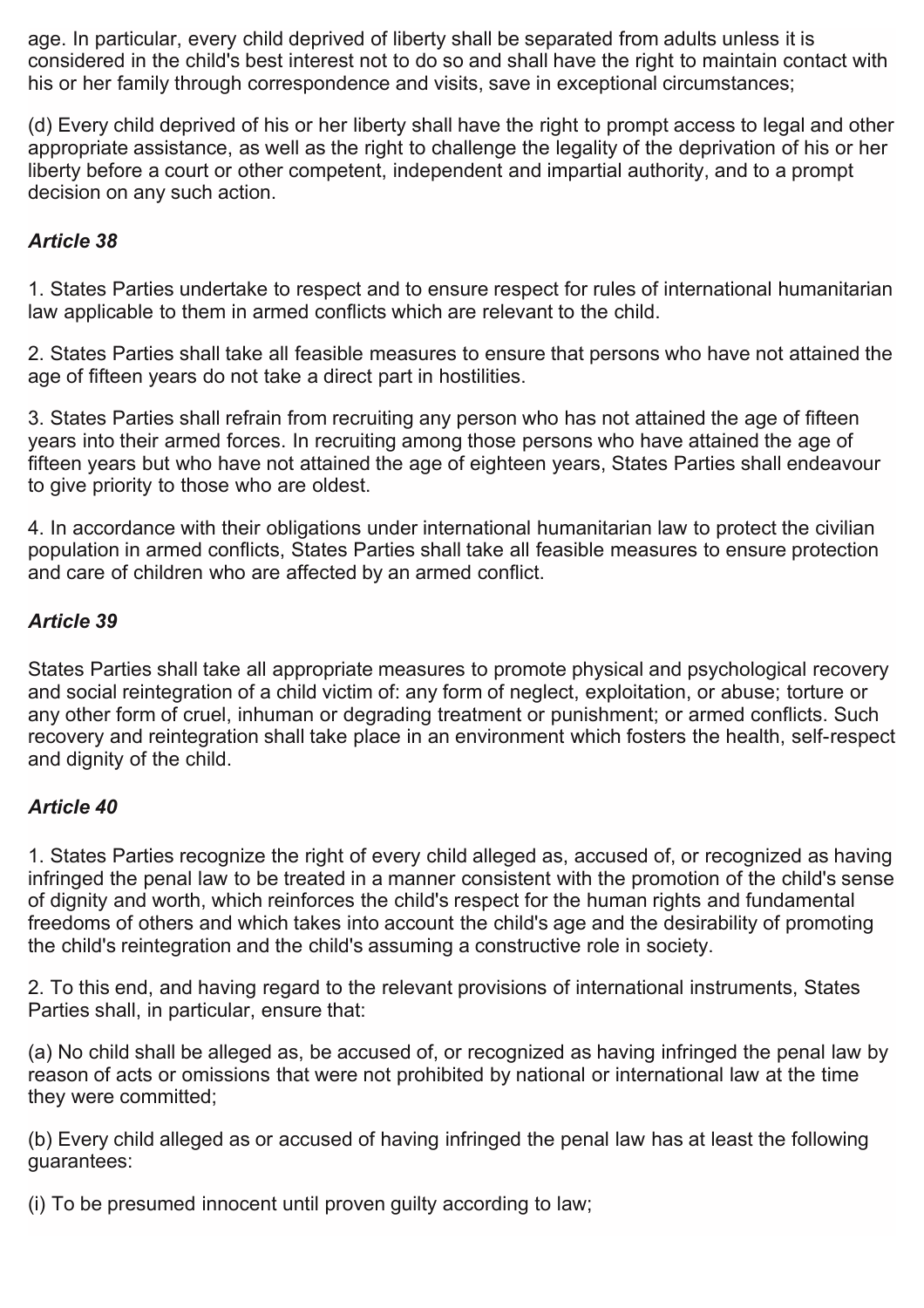(ii) To be informed promptly and directly of the charges against him or her, and, if appropriate, through his or her parents or legal guardians, and to have legal or other appropriate assistance in the preparation and presentation of his or her defence;

(iii) To have the matter determined without delay by a competent, independent and impartial authority or judicial body in a fair hearing according to law, in the presence of legal or other appropriate assistance and, unless it is considered not to be in the best interest of the child, in particular, taking into account his or her age or situation, his or her parents or legal guardians;

(iv) Not to be compelled to give testimony or to confess guilt; to examine or have examined adverse witnesses and to obtain the participation and examination of witnesses on his or her behalf under conditions of equality;

(v) If considered to have infringed the penal law, to have this decision and any measures imposed in consequence thereof reviewed by a higher competent, independent and impartial authority or judicial body according to law;

(vi) To have the free assistance of an interpreter if the child cannot understand or speak the language used;

(vii) To have his or her privacy fully respected at all stages of the proceedings. 3. States Parties shall seek to promote the establishment of laws, procedures, authorities and institutions specifically applicable to children alleged as, accused of, or recognized as having infringed the penal law, and, in particular:

(a) The establishment of a minimum age below which children shall be presumed not to have the capacity to infringe the penal law;

(b) Whenever appropriate and desirable, measures for dealing with such children without resorting to judicial proceedings, providing that human rights and legal safeguards are fully respected.

4. A variety of dispositions, such as care, guidance and supervision orders; counselling; probation; foster care; education and vocational training programmes and other alternatives to institutional care shall be available to ensure that children are dealt with in a manner appropriate to their wellbeing and proportionate both to their circumstances and the offence.

## *Article 41*

Nothing in the present Convention shall affect any provisions which are more conducive to the realization of the rights of the child and which may be contained in:

(a) The law of a State party; or

(b) International law in force for that State.

## *PART II*

## *Article 42*

States Parties undertake to make the principles and provisions of the Convention widely known, by appropriate and active means, to adults and children alike.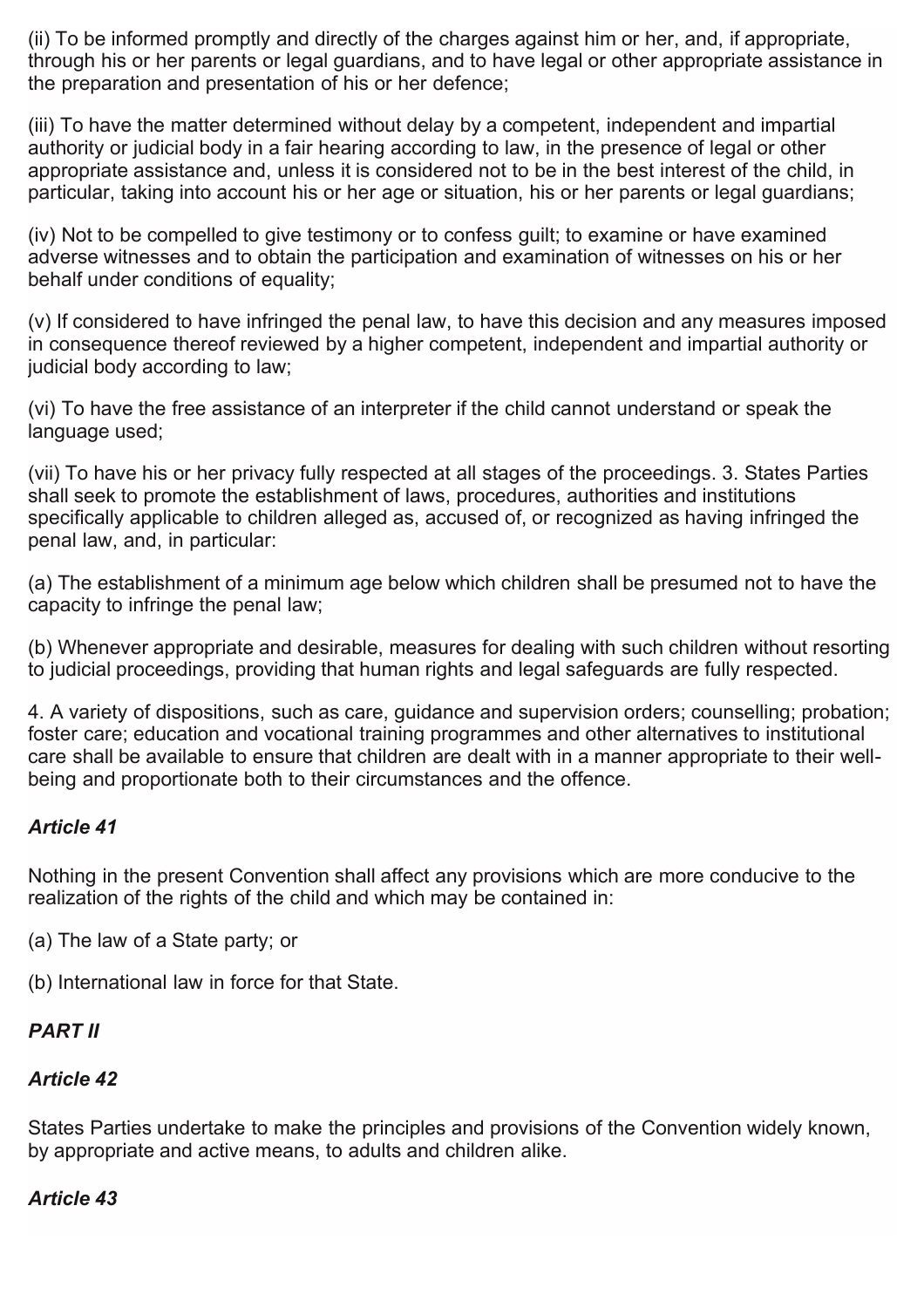1. For the purpose of examining the progress made by States Parties in achieving the realization of the obligations undertaken in the present Convention, there shall be established a Committee on the Rights of the Child, which shall carry out the functions hereinafter provided.

2. The Committee shall consist of ten experts of high moral standing and recognized competence in the field covered by this Convention. The members of the Committee shall be elected by States Parties from among their nationals and shall serve in their personal capacity, consideration being given to equitable geographical distribution, as well as to the principal legal systems. (amendment)

3. The members of the Committee shall be elected by secret ballot from a list of persons nominated by States Parties. Each State Party may nominate one person from among its own nationals.

4. The initial election to the Committee shall be held no later than six months after the date of the entry into force of the present Convention and thereafter every second year. At least four months before the date of each election, the Secretary-General of the United Nations shall address a letter to States Parties inviting them to submit their nominations within two months. The Secretary-General shall subsequently prepare a list in alphabetical order of all persons thus nominated, indicating States Parties which have nominated them, and shall submit it to the States Parties to the present Convention.

5. The elections shall be held at meetings of States Parties convened by the Secretary-General at United Nations Headquarters. At those meetings, for which two thirds of States Parties shall constitute a quorum, the persons elected to the Committee shall be those who obtain the largest number of votes and an absolute majority of the votes of the representatives of States Parties present and voting.

6. The members of the Committee shall be elected for a term of four years. They shall be eligible for re-election if renominated. The term of five of the members elected at the first election shall expire at the end of two years; immediately after the first election, the names of these five members shall be chosen by lot by the Chairman of the meeting.

7. If a member of the Committee dies or resigns or declares that for any other cause he or she can no longer perform the duties of the Committee, the State Party which nominated the member shall appoint another expert from among its nationals to serve for the remainder of the term, subject to the approval of the Committee.

8. The Committee shall establish its own rules of procedure.

9. The Committee shall elect its officers for a period of two years.

10. The meetings of the Committee shall normally be held at United Nations Headquarters or at any other convenient place as determined by the Committee. The Committee shall normally meet annually. The duration of the meetings of the Committee shall be determined, and reviewed, if necessary, by a meeting of the States Parties to the present Convention, subject to the approval of the General Assembly.

11. The Secretary-General of the United Nations shall provide the necessary staff and facilities for the effective performance of the functions of the Committee under the present Convention.

12. With the approval of the General Assembly, the members of the Committee established under the present Convention shall receive emoluments from United Nations resources on such terms and conditions as the Assembly may decide.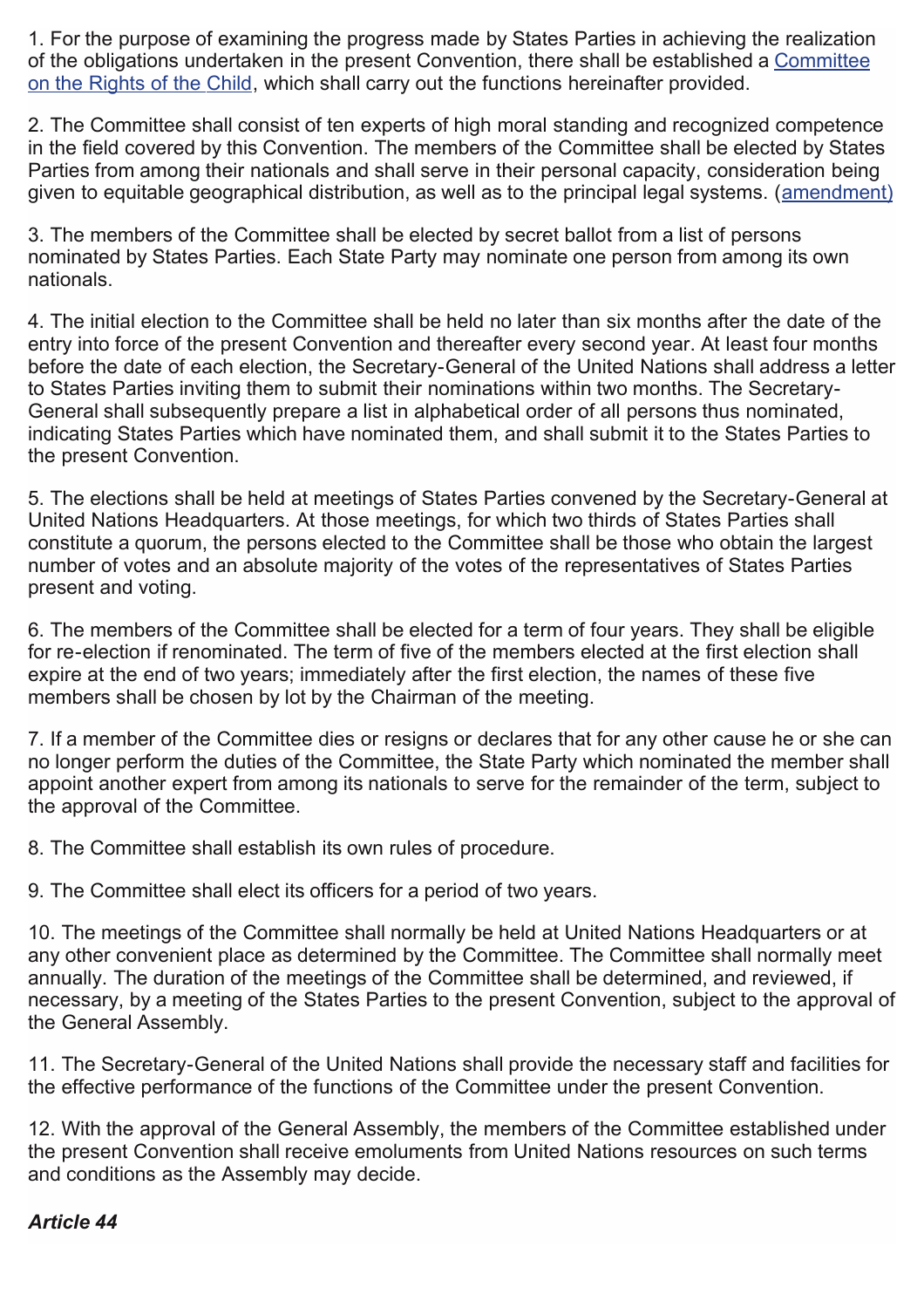1. States Parties undertake to submit to the Committee, through the Secretary-General of the United Nations, reports on the measures they have adopted which give effect to the rights recognized herein and on the progress made on the enjoyment of those rights:

(a) Within two years of the entry into force of the Convention for the State Party concerned;

(b) Thereafter every five years.

2. Reports made under the present article shall indicate factors and difficulties, if any, affecting the degree of fulfilment of the obligations under the present Convention. Reports shall also contain sufficient information to provide the Committee with a comprehensive understanding of the implementation of the Convention in the country concerned.

3. A State Party which has submitted a comprehensive initial report to the Committee need not, in its subsequent reports submitted in accordance with paragraph 1 (b) of the present article, repeat basic information previously provided.

4. The Committee may request from States Parties further information relevant to the implementation of the Convention.

5. The Committee shall submit to the General Assembly, through the Economic and Social Council, every two years, reports on its activities.

6. States Parties shall make their reports widely available to the public in their own countries.

## *Article 45*

In order to foster the effective implementation of the Convention and to encourage international co-operation in the field covered by the Convention:

(a) The specialized agencies, the United Nations Children's Fund, and other United Nations organs shall be entitled to be represented at the consideration of the implementation of such provisions of the present Convention as fall within the scope of their mandate. The Committee may invite the specialized agencies, the United Nations Children's Fund and other competent bodies as it may consider appropriate to provide expert advice on the implementation of the Convention in areas falling within the scope of their respective mandates. The Committee may invite the specialized agencies, the United Nations Children's Fund, and other United Nations organs to submit reports on the implementation of the Convention in areas falling within the scope of their activities;

(b) The Committee shall transmit, as it may consider appropriate, to the specialized agencies, the United Nations Children's Fund and other competent bodies, any reports from States Parties that contain a request, or indicate a need, for technical advice or assistance, along with the Committee's observations and suggestions, if any, on these requests or indications;

(c) The Committee may recommend to the General Assembly to request the Secretary-General to undertake on its behalf studies on specific issues relating to the rights of the child;

(d) The Committee may make suggestions and general recommendations based on information received pursuant to articles 44 and 45 of the present Convention. Such suggestions and general recommendations shall be transmitted to any State Party concerned and reported to the General Assembly, together with comments, if any, from States Parties.

## *PART III*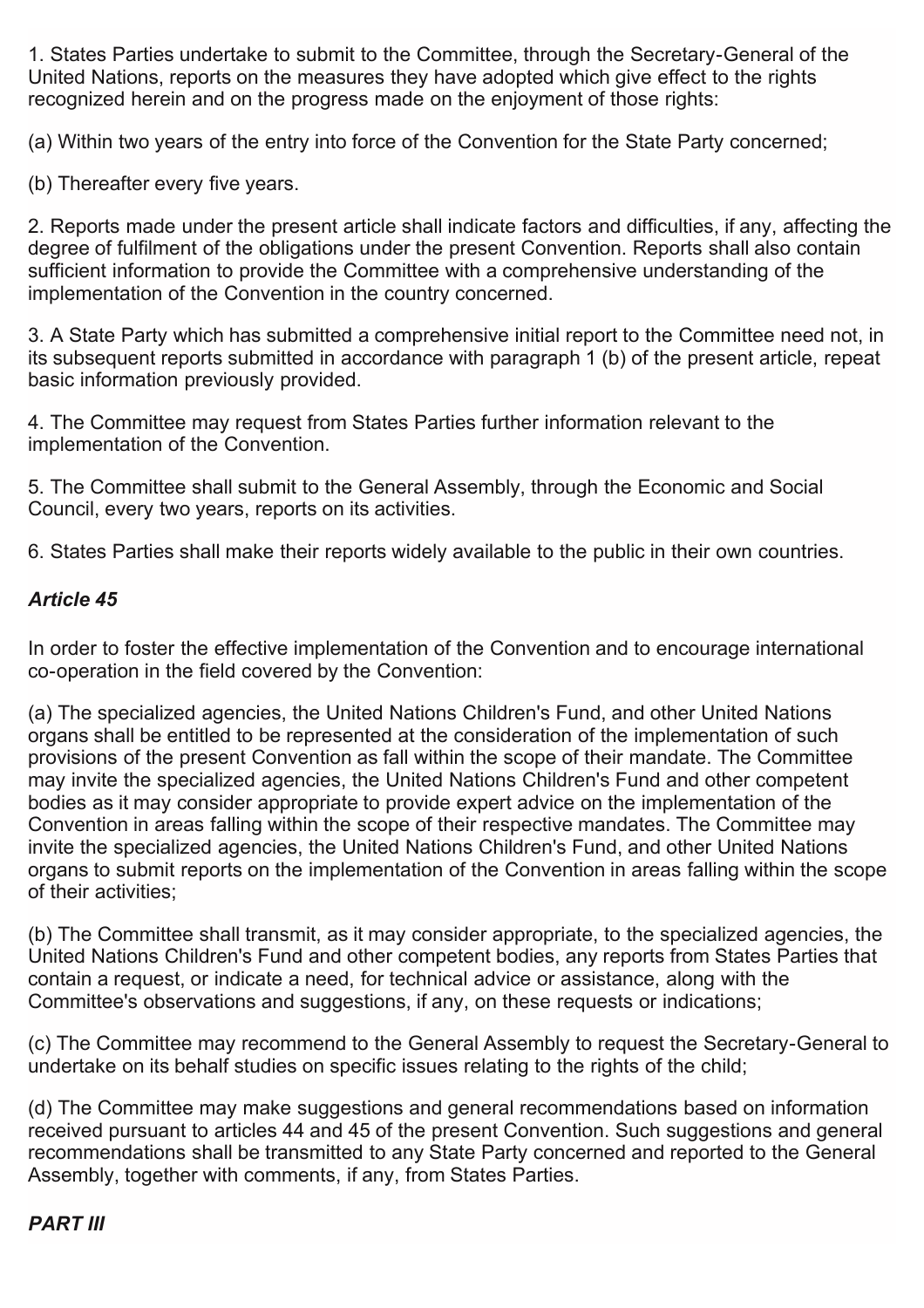## *Article 46*

The present Convention shall be open for signature by all States.

# *Article 47*

The present Convention is subject to ratification. Instruments of ratification shall be deposited with the Secretary-General of the United Nations.

## *Article 48*

The present Convention shall remain open for accession by any State. The instruments of accession shall be deposited with the Secretary-General of the United Nations.

## *Article 49*

1. The present Convention shall enter into force on the thirtieth day following the date of deposit with the Secretary-General of the United Nations of the twentieth instrument of ratification or accession.

2. For each State ratifying or acceding to the Convention after the deposit of the twentieth instrument of ratification or accession, the Convention shall enter into force on the thirtieth day after the deposit by such State of its instrument of ratification or accession.

## *Article 50*

1. Any State Party may propose an amendment and file it with the Secretary-General of the United Nations. The Secretary-General shall thereupon communicate the proposed amendment to States Parties, with a request that they indicate whether they favour a conference of States Parties for the purpose of considering and voting upon the proposals. In the event that, within four months from the date of such communication, at least one third of the States Parties favour such a conference, the Secretary-General shall convene the conference under the auspices of the United Nations. Any amendment adopted by a majority of States Parties present and voting at the conference shall be submitted to the General Assembly for approval.

2. An amendment adopted in accordance with paragraph 1 of the present article shall enter into force when it has been approved by the General Assembly of the United Nations and accepted by a two-thirds majority of States Parties.

3. When an amendment enters into force, it shall be binding on those States Parties which have accepted it, other States Parties still being bound by the provisions of the present Convention and any earlier amendments which they have accepted.

#### *Article 51*

1. The Secretary-General of the United Nations shall receive and circulate to all States the text of reservations made by States at the time of ratification or accession.

2. A reservation incompatible with the object and purpose of the present Convention shall not be permitted.

3. Reservations may be withdrawn at any time by notification to that effect addressed to the